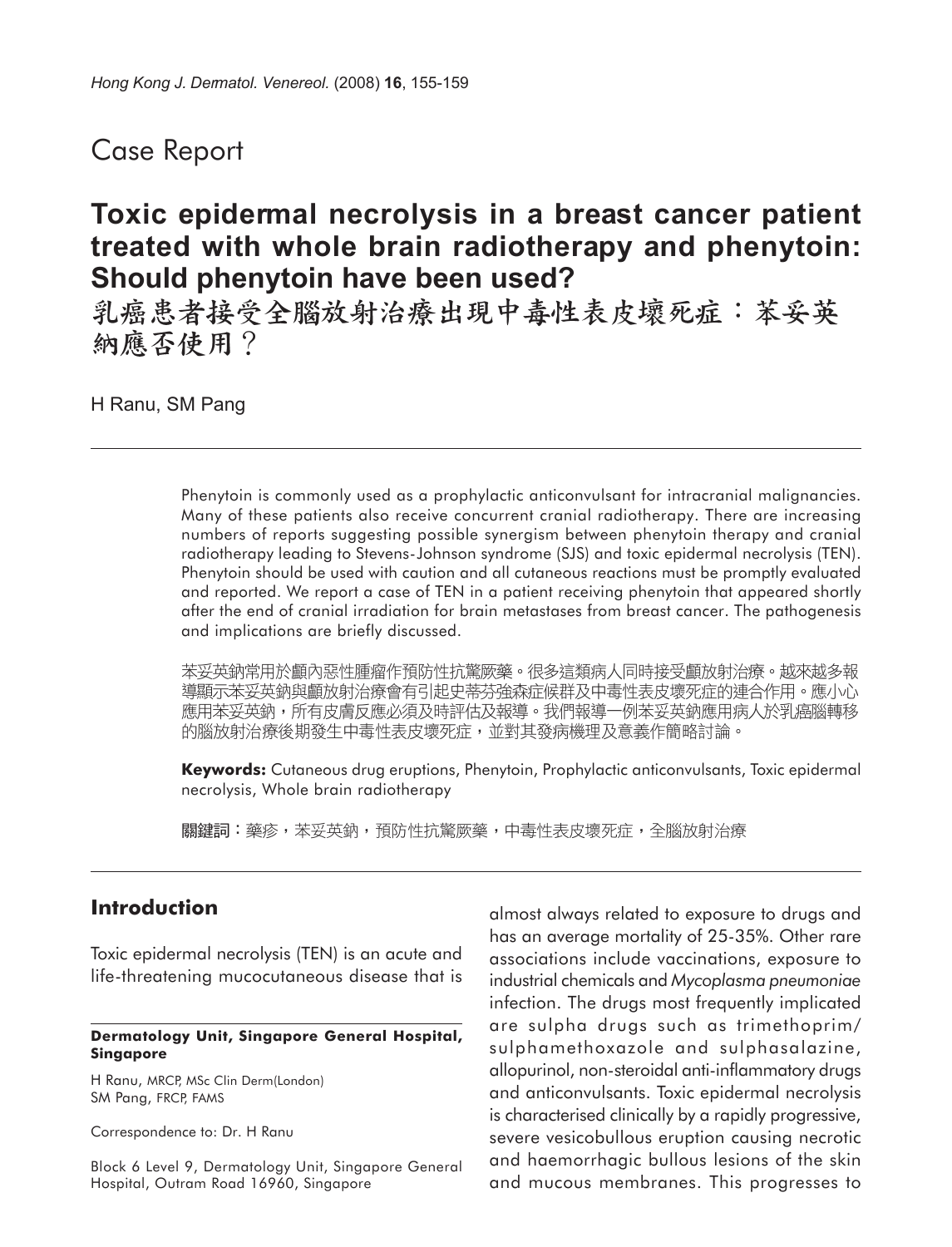generalised erythema with extensive detachment of the epidermis. Characteristic histopathology includes subepidermal oedema, bullae formation and confluent necrosis of the epidermis.<sup>1</sup> We highlight here the combination of phenytoin and intracranial radiation therapy as a risk factor for this skin disorder.

### **Case report**

A 43-year-old Chinese lady was diagnosed with locally advanced carcinoma of the left breast in October 2005. She underwent neoadjuvant chemotherapy with three cycles of doxorubicin and cyclophosphamide with reduction in size of the breast mass, followed by wide excision with axillary clearance. Histology showed a 5 cm residual invasive ductal carcinoma that was negative for oestrogen and progesterone receptors but strongly positive for cerb-B2  $(3+)$ ; 25 out of the 28 lymph nodes were positive. She was undergoing adjuvant weekly paclitaxel and trastuzumab when she developed solitary metastases to contralateral right cervical lymph nodes confirmed on fine needle aspiration. She was then switched to vinorelbine, cisplatin and trastuzumab followed by consolidative radiotherapy to the left breast and bilateral supraclavicular fossae. However, there was progression of the nodal disease in the right supraclavicular fossa in August 2006 and she was switched to capecitabine to which she did not respond. Then she was enrolled into a clinical trial using capecitabine and lapatinib.

During the 5th cycle of lapatinib and capecitabine, she was admitted following a generalised tonicclonic seizure. Computed tomography of the brain revealed a frontal lobe mass suggestive of cerebral metastasis. She was commenced on phenytoin and dexamethasone. Five days later, whole brain radiotherapy (WBRT) was commenced. On the third day after the completion of WBRT (i.e. 23 days after the first dose of phenytoin and 19 days after the initiation of radiotherapy), she developed fever, malaise, and a rapidly progressing vesicobullous eruption. There was a confluent erythematous exanthem observed over the irradiated areas (Figures 1 & 2) i.e. the scalp, neck and upper chest, which progressed rapidly into painful blistering and denudation of the skin. There was associated oral mucositis, haemorrhagic cheilitis and conjunctivitis. Within two days, the eruption progressed to involve the upper abdomen and back. The estimated body surface area affected was 30% with approximately 15% epidermal detachment. Phenytoin was discontinued on admission and a skin biopsy was performed on the upper back. Histopathological examination of the biopsy specimen revealed confluent foci of epidermal necrosis and subepidermal bulla formation with the presence of apoptotic keratinocytes. There was a moderate perivascular lymphocytic infiltrate (Figure 3). These findings were consistent with toxic epidermal necrolysis.

She was started on intravenous corticosteroids. Intravenous vancomycin and piperacillin/ tazobactam were administered. The patient was managed with strict antiseptic measures. She was put on regular morphine for pain control. The blisters were punctured and saline compresses were applied. Supportive topical care and pain medication was also provided. New blisters continued to appear daily. Her fever continued to spike and she became increasingly breathless. Radiographs of the chest showed bilateral pleural effusions. Blood cultures were negative. Subsequently new blisters ceased to appear with gradual improvement of her skin condition following discontinuation of phenytoin and administration of intravenous steroids. However, she continued to deteriorate and succumbed on day 6 of the illness.

## **Discussion**

Phenytoin is well known for its frequent dermatological side effects. In 1983, Rapp et al reported a 19.4% incidence of cutaneous side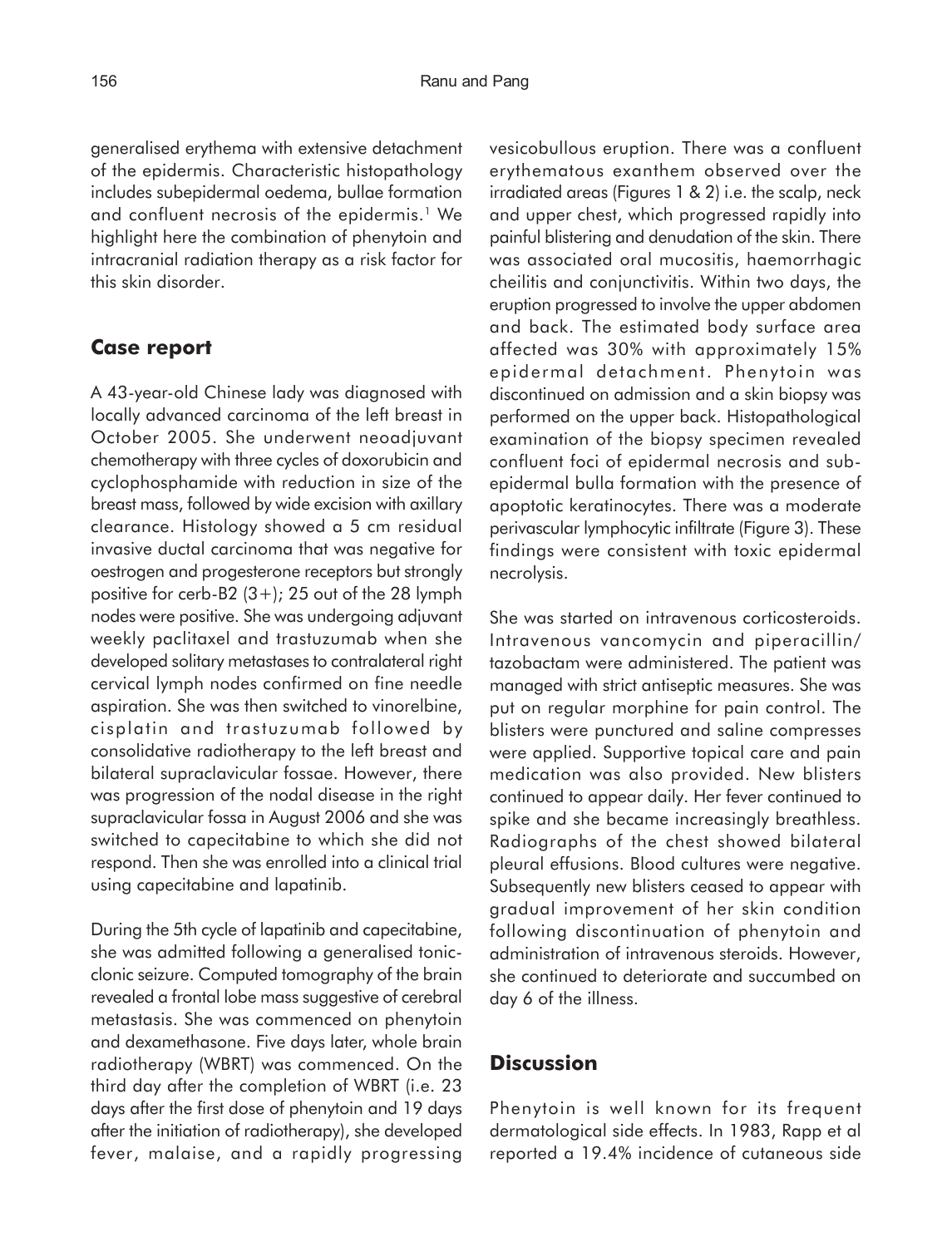

Figure 1. Occipital scalp of the patient on day 4 of rash. Blistering and denudation noted in the radiation field. The lesions subsequently spread to non-irradiated sites.



Figure 3. Epidermal necrosis, bulla formation and presence of necrotic keratinocytes. (H&E, Original magnification x 10).



**Figure 2.** Tense blisters on an erythematous base over the left ear.

effects in 124 patients with brain metastases receiving phenytoin for seizure prophylaxis.2 In 1988, Delattre et al were the first to report the occurrence of erythema multiforme major in patients with brain metastases undergoing cranial irradiation with phenytoin for seizure prophylaxis.3 Most recently, Chung et al showed that the allele HLA-B\*1502 was a predictor in the Taiwanese population for the development of SJS/TEN subsequent to carbamazepine, an anticonvulsant that is closely related structurally to phenytoin.4 Our patient had concurrent radiotherapy with phenytoin. Several reports have shown the association of ionizing brain irradiation with development of toxic epidermal necrolysis. In most of these reports, the onset of the eruption have been associated with concurrent anticonvulsant therapy (phenytoin, phenobarbital or carbamazepine).5

The onset of illness was acute in our patient and the interval between introduction of the drug and formation of the rash was approximately three weeks. Serum indirect immunofluorescence to skin antigens was negative. The mechanism of irradiation-associated epidermal necrolysis is unclear. Relapses of pemphigus, pemphigoid and paraneoplastic pemphigus evoked by ionizing radiation suggests an autoimmune mechanism.6 The eruption in these patients showed a predilection for sites of previous irradiation as in our patient where the rash started on the irradiated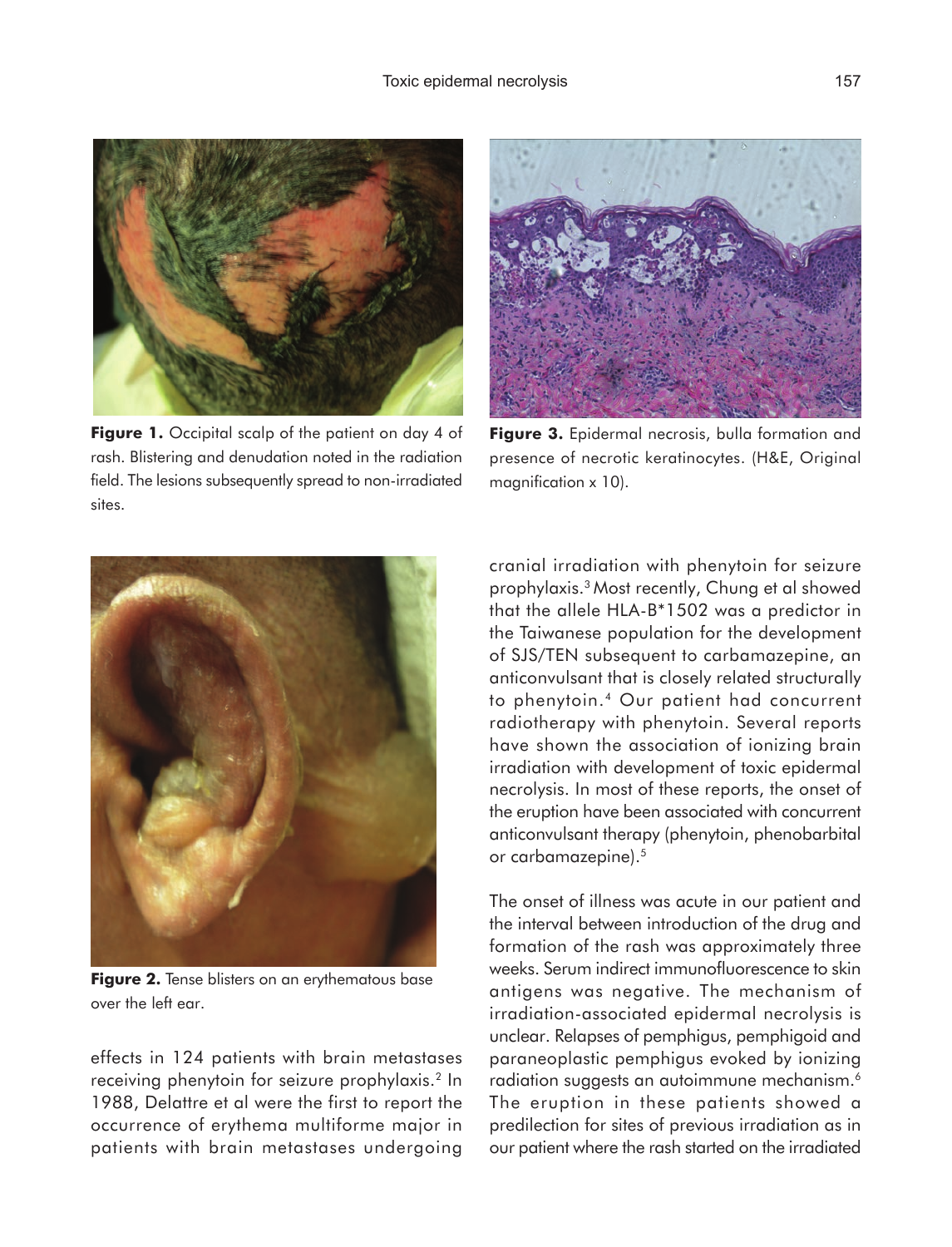sites but progressed to involve other non-irradiated areas.7,8 A number of hypotheses have been advanced to explain the possible mechanisms. Some authors suggested that irradiation of the hypothalamic-pituitary axis could be a triggering mechanism for skin reactions in patients on drugs known to cause SJS/TEN. 9 Others proposed that the impairment or depletion of suppressor T-cells following radiotherapy may facilitate the development of a hypersensitivity reaction to phenytoin.

There are more than 30 reported cases of SJS/ TEN with the use of anticonvulsants and radiotherapy and 90% of them were receiving phenytoin together with cranial radiotherapy. One characteristic feature in all these patients is that the cutaneous eruption typically begins on and around the irradiated areas and subsequently progresses to the rest of the body.

A consensus classification defines the main difference between SJS and TEN as being the degree of epidermal detachment, being less than 10% and more than 30% respectively. Among the cases reported of SJS/TEN in patients receiving anticonvulsants and radiotherapy, only eight cases were of TEN (not SJS). Our case report is the ninth. Patients were usually in the fourth or fifth decade of life. In all cases the eruption began over the irradiated areas. The median time-lapse between initiation of radiotherapy and the onset of rash was 3-4 weeks and our patient was no exception.

In this case, the use of phenytoin was indicated as the patient initially presented with a tonicclonic seizure. Differing opinions exist regarding the use of prophylactic anticonvulsant therapy in patients with intracranial tumours whether primary or metastatic, who do not present with seizure. Cohen et al retrospectively studied 195 patients with various intracranial metastases and observed that only 10% developed late seizures. They found no significant improvement in seizure prevention with prophylactic anticonvulsants.10

We highlight this case to raise awareness of the possibility of this potentially serious complication for patients undergoing cranial radiotherapy while on phenytoin. Routine use of anticonvulsants as primary prophylaxis against seizures in patients with brain tumours should be discouraged due to lack of supporting evidence. For patients with brain metastases already on phenytoin, WBRT should not be withheld, but clinicians should take extra care to monitor the skin condition of these patients both during and after such treatment.

We suggest substituting anticonvulsants like phenytoin with sodium valproate which hardly ever causes SJS or TEN. Since cranial irradiation alone can cause SJS it is unwise to use an anticonvulsant like phenytoin that is also notorious in causing SJS/TEN. With this case report we would like to urge physicians to adopt a more discerning approach in choosing an anticonvulsant for the treatment of patients undergoing cranial irradiation with strict avoidance of phenytoin.

## **References**

- 1. Schöpf E, Stuhmer A, Rzany B, Victor N, Zentgraf R, Kapp JF. Toxic epidermal necrolysis and Stevens-Johnson syndrome. An epidemiologic study from West Germany. Arch Dermatol 1991;127:839-42.
- 2. Rapp RP, Norton JA, Young B, Tibbs PA. Cutaneous reactions in head-injured patients receiving phenytoin for seizure prophylaxis. Neurosurgery 1983;13:272-5.
- 3. Delattre JY, Safai B, Posner JB. Erythema multiforme and Stevens-Johnson syndrome in patients receiving cranial irradiation and phenytoin. Neurology 1988;38: 194-8.
- 4. Chung WH, Hung SI, Hong HS, Hsih MS, Yang LC, Ho HC, et al. Medical genetics: a marker for Stevens-